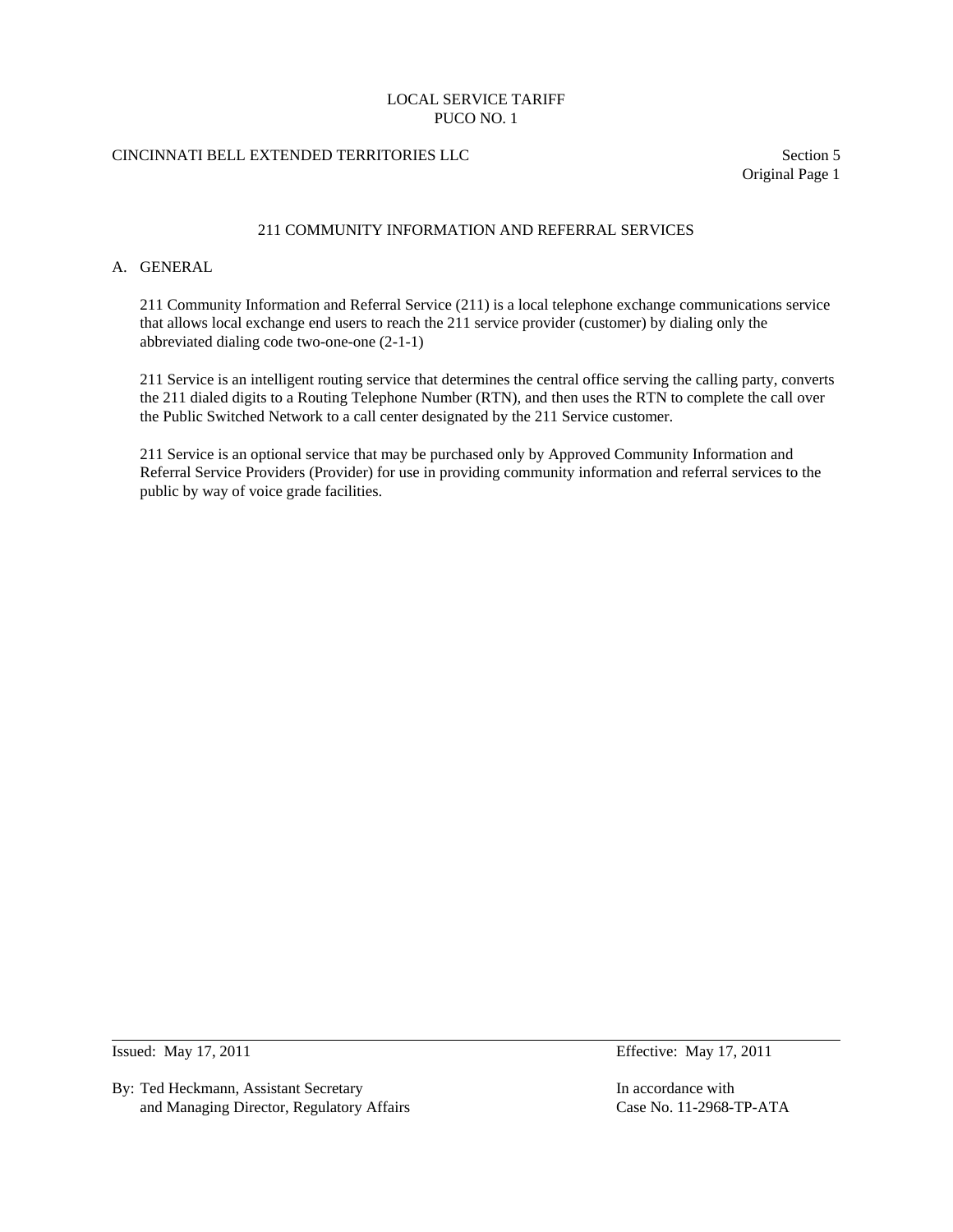### CINCINNATI BELL EXTENDED TERRITORIES LLC Section 5

Original Page 2

### 211 COMMUNITY INFORMATION AND REFERRAL SERVICES

#### B. TERMS AND CONDITIONS

 The Approved Community Information and Referral Service Provider shall make written application for 211 Service to the Company. The application shall identify all central offices where the provider seeks to offer 211 Service. The Approved Community Information and Referral Service Provider may establish 211 Service in all, some, or none of the Company's central offices. However, the Company generally will not provide 211 Service to only a portion of a central office. Generally, 211 Service must be provided throughout the entire central office area. Because telephone central office boundaries do not necessarily match the boundaries used by an Approved Community Information and Referral Provider, providing 211 Service for the entire area served by a central office may result in the Approved Community Information and Referral Service Provider receiving calls from geographical areas it does not serve.

The 211 Service application must include:

 Acknowledgement that a new application is required if the Approved Community Information and Referral Service Provider desires to change the telephone number to which the 211 abbreviated dialing code is translated.

 The location(s) of the Approved Community Information and Referral Service Provider call center(s) where the 211 calls made from the Company's exchange(s) will be routed.

 Acknowledgement that the PUCO's assignment of the 211 abbreviated dialing code may be recalled at any time.

 When the Approved Information and Referral Service Provider makes an application for 211 Service in a Company central office, the Approved Information and Referral Service Provider shall supply the Company with a ten (10) digit telephone number for terminating the 211 calls. The Company will configure its network so that all 211 calls within the central office being served are routed to the provided telephone number. This number must terminate within the local calling area of the wire center being served, or otherwise provide for toll free calling to the Provider. If the Provider desires to route calls outside the local calling area of the wire center being served, the Approved Information and Referral Service Provider shall establish foreign exchange service, a toll free telephone number, e.g. an 800 number, or other means to complete the call without charge to the customer placing the 211 call.

 The Company will route 211 Service calls originating from end users on its local exchange network whether the end users purchase service directly from the Company or from another Local Exchange Carrier (LEC) reselling Company service.

 $\overline{a}$ 

By: Ted Heckmann, Assistant Secretary **In accordance with** In accordance with and Managing Director, Regulatory Affairs Case No. 11-2968-TP-ATA

Issued: May 17, 2011 Effective: May 17, 2011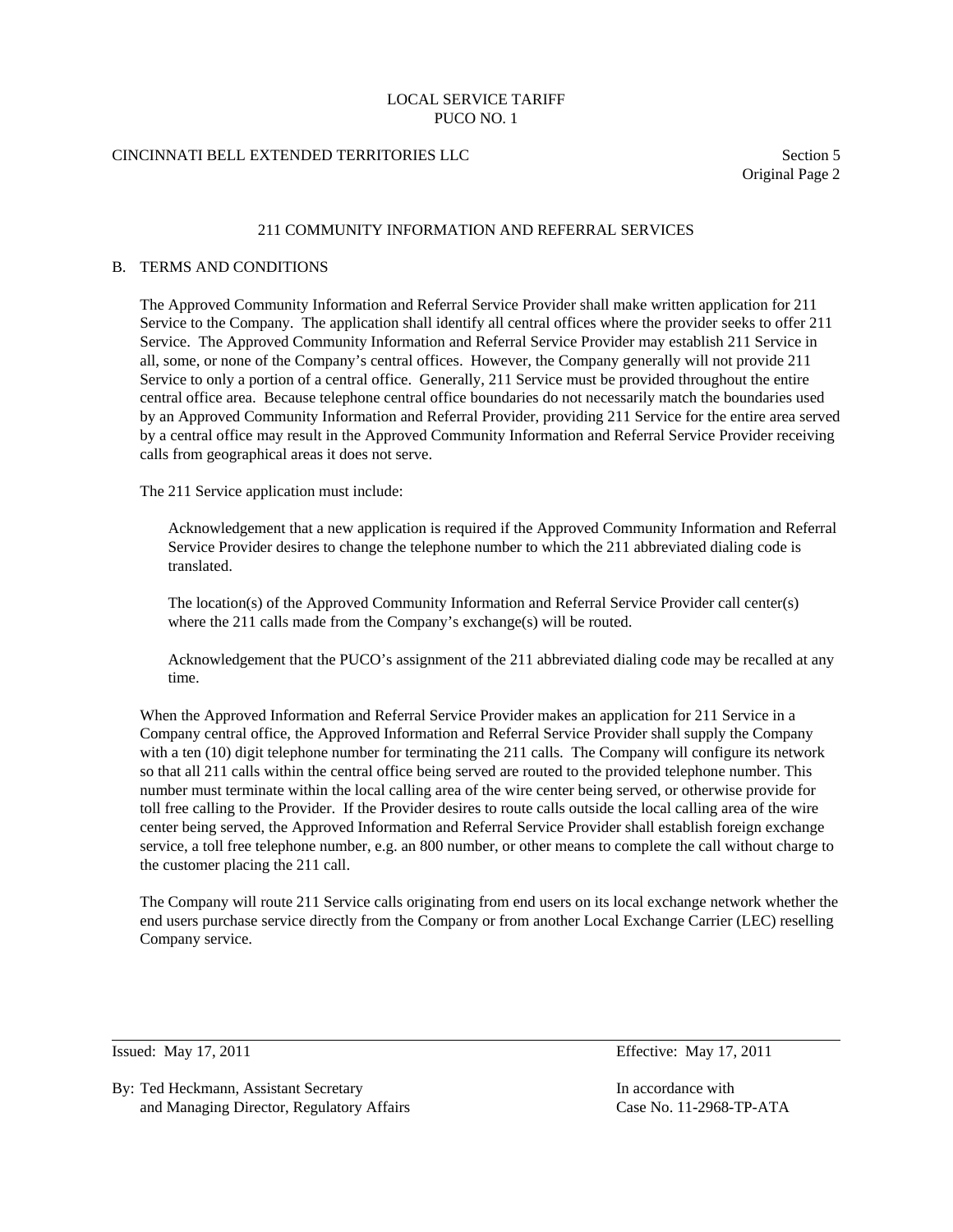# CINCINNATI BELL EXTENDED TERRITORIES LLC Section 5

Original Page 3

### 211 COMMUNITY INFORMATION AND REFERRAL SERVICES

### B. TERMS AND CONDITIONS (Continued)

 The Company can only make 211 Service available to end users who are located within the Company's service area and who are connected to the Company's network. The Approved Information and Referral Service Provider must make arrangements with the appropriate service provider(s), e.g. other LECs or wireless providers, to establish 211 calling for end users located in areas outside the Company's serving area or on other networks, e.g. CLEC or wireless networks.

 211 Service is provided on the condition that the Approved Information and Referral Service Provider subscribes to termination facilities and lines in sufficient quantities to adequately handle calls to the 211 Service without interfering with or impairing any services offered by the Company. One path is available for each line subscribed to by the Approved Information and Referral Service Provider.

 211 Service does not provide calling number information to the Approved Information and Referral Service Provider.

 The Approved Information and Referral Service Provider shall develop an appropriate method for responding to 211 Service calls placed in error or due to customer confusion.

 The Approved Information and Referral Service Provider shall comply with all present and future rules pertaining to abbreviated dialing codes adopted by the Federal Communications Commission in rulemaking proceedings CC Docket No. 92-105, CC Docket No. 00-256, and otherwise, including any and all requirements to relinquish the 211 abbreviated dialing code in the event of a national assignment contrary to that made by the PUCO.

 The customer obligations and indemnification language of Section 2 of this tariff are fully applicable to Approved Information and Referral Service Providers ordering 211 Community Information and Referral Services under this section of the tariff.

 211 Service is provided solely for the benefit of the Approved Information and Referral Service Provider. Provision of 211 Service by the Company shall not be interpreted, constructed, or regarded, either expressly or implied, as being for the benefit of creating any Company obligation toward any third person or legal entity other than the Approved Information and Referral Service Provider.

 $\overline{a}$ 

Issued: May 17, 2011 **Effective: May 17, 2011** 

By: Ted Heckmann, Assistant Secretary **In accordance with** In accordance with and Managing Director, Regulatory Affairs Case No. 11-2968-TP-ATA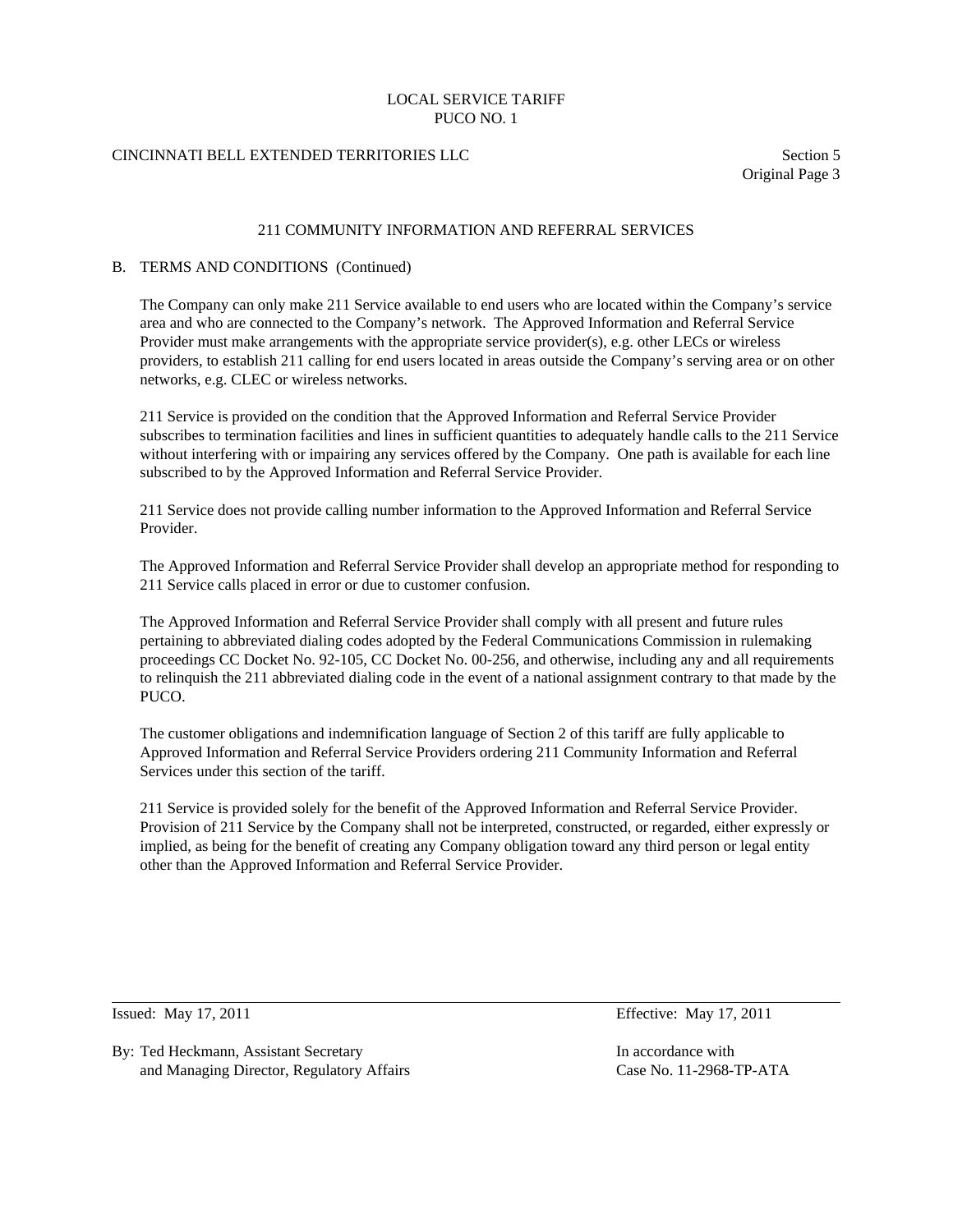# CINCINNATI BELL EXTENDED TERRITORIES LLC Section 5

Original Page 4

### 211 COMMUNITY INFORMATION AND REFERRAL SERVICES

#### B. TERMS AND CONDITIONS (Continued)

 The Approved Information and Referral Service Provider is responsible for obtaining all necessary permissions, licenses, written consents, waivers, releases and all other rights from all persons whose work, statements, or performances are used in connection with the 211 Service, and from all holders of copyrights, trademarks, and patents used in connection with said service.

 The Company reserves the right to deny or disconnect service in accordance with Section 2, Part D.8. of this tariff.

A minimum service period of one month applies to 211 service.

 All 211 Service abbreviated dialing code calls shall be local in nature and shall not result in any IntraLATA toll, InterLATA toll, or pay-per-use charges to Company subscribers. 211 Service calls will not result in local measured service charges or Community Connection Service charges where Company subscribers' service plans include such charges as part of their local exchange service.

211 Service calls cannot be placed from the following types of services:

 $1+$  and  $0+$  Calling 0-operator Assisted Calling 101XXXX Calling

Certain equipment, such as coin telephones and PBXs, may need special programming to allow 211 calling.

There is no charge associated with 211 Service.

Issued: May 17, 2011 Effective: May 17, 2011

 $\overline{a}$ 

By: Ted Heckmann, Assistant Secretary In accordance with In accordance with and Managing Director, Regulatory Affairs Case No. 11-2968-TP-ATA